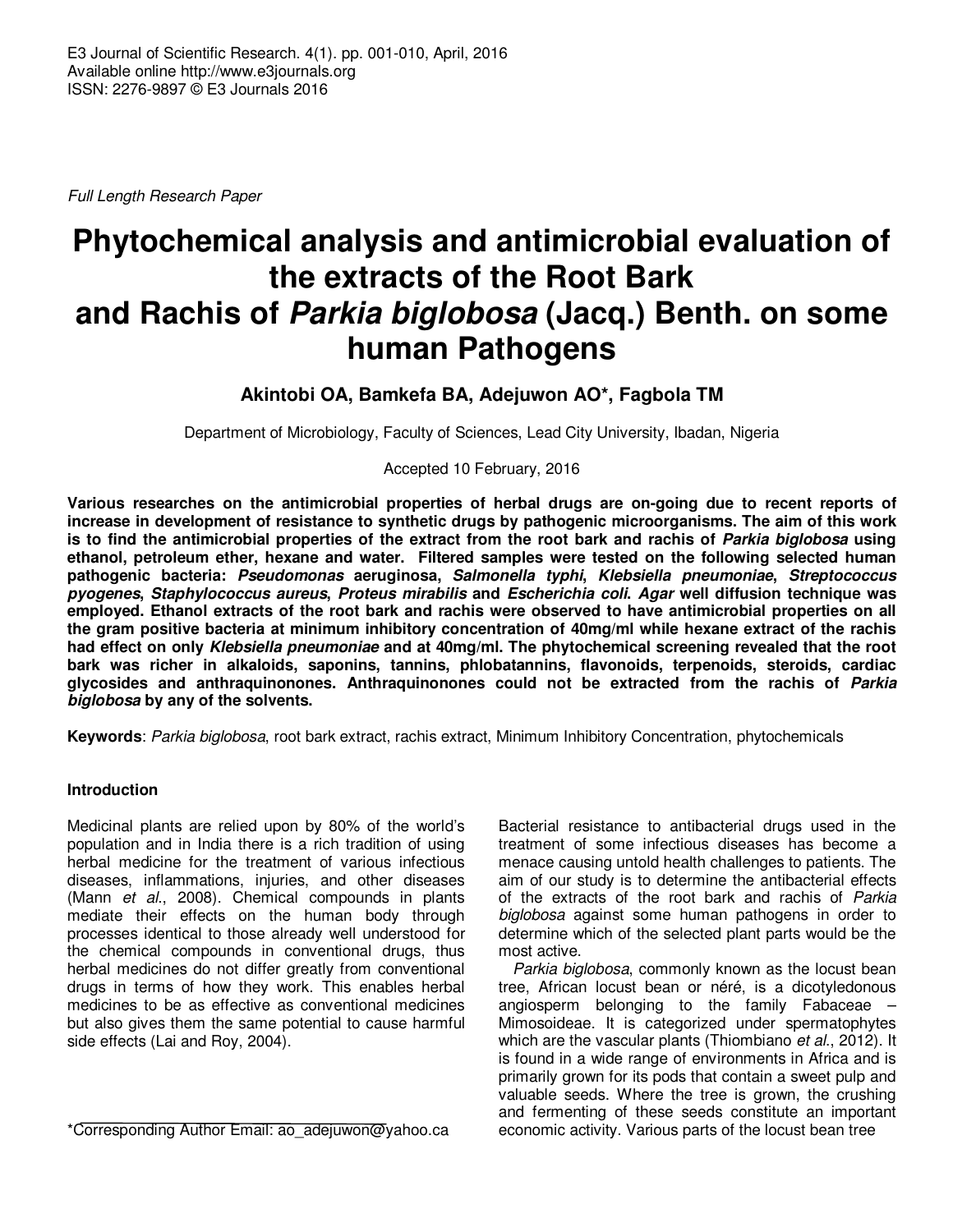are used for medicinal purposes (Ntui et al., 2012). An alcoholic extract of crude seeds has been shown to have antihypertensive activity and contractile effect on smooth muscles of the intestine.In West Africa, the bark, roots, leaves, flowers, fruits and seeds are commonly used in traditional medicine to treat a wide diversity of complaints, both internally and externally, sometimes in combination with other medicinal plants. The bark is known to be most important for medicinal uses, followed by the leaves. Medicinal applications include the treatment of parasitic infections, circulatory system disorders, such as arterial hypertension and disorders of the respiratory system, digestive system and skin. In veterinary medicine, a root decoction is used to treat coccidiosis in poultry (Hopkins and White, 1984).

Indigenous healers in Africa use different parts of the locust bean tree for health benefits. In a survey conducted on healers in Togo, Parkia biglobosa was one of the highest cited plants used for treating hypertension (Karou et al., 2011). The tree was also one of two plants listed as having real wound-healing properties in South-Western Nigeria, influencing the proliferation of dermal fibroblasts significantly. In a similar survey conducted in Guinea relating to their use of antimalarial plants, Parkia biglobosa was cited among those most often successfully used (Abioye et al., 2013). In an analysis on the antibacterial properties of the plant, another study had shown that these properties compare favourably with those of streptomycin, making it a potential source of compounds used in the management of bacterial infections (Adetutu et al., 2011).

#### **Materials and Methods**

#### **Collection, Authentication and Processing of Plant Materials**

The root bark and rachis of Parkia biglobosa used for the project work was collected from the botanical garden of the University of Ibadan, Ibadan, Oyo State. The plant materials was identified and authenticated by a Botanist at the Botany Department, University of Ibadan. The root bark and rachis were sun-dried and ground into fine powder and kept for future use.

## **Collection of Test Organisms**

Pure cultures of the bacterial isolates used for the in vitro antimicrobial assay were obtained from the laboratory of the department of Medical Microbiology, University College Hospital, Ibadan. Oyo State. Bacterial cultures were maintained on Nutrient Agar (NA) slants for 48 hours in a refrigerator before they were subcultured into freshly prepared Petri plates for nutrient replenishment. The bacterial isolates were Esherichia coli, Salmonella

typhi, Streptococcus pyogenes, Klebsiella pneumoniae, Proteus mirabilis, Pseudomonas aeruginosa and Staphylococcus aureus.

#### **Sterilization of Glasswares**

The glasswares for experiments were thoroughly washed with liquid detergent and rinsed with distilled water, drained and dried before the sterilization. The glassware were wrapped with aluminum foil and sterilized at 160℃ in a hot air oven for 2hours (Fawole and Osho, 2002).

#### **Preparation of Culture Media**

#### **Nutrient agar**

According to the manufacturer's specification, the nutrient agar was prepared by weighing 28g of nutrient agar powder using a weighing balance. The agar powder was dissolved in 1000ml of distilled water inside a 1000ml conical flask. A stopper made with cotton wool wrapped with aluminum foil was used to plug the mouth of the conical flask. The solution was mixed thoroughly and then homogenized in a water bath at 80℃ for 15minutes. The conical flask containing the homogenized nutrient agar was wrapped with aluminum foil and then sterilized in an autoclave for 15minutes at 121℃ at a pressure of 15lb/sq inch (Fawole and Osho, 1998).

## **Validity of Test Organisms**

The organisms were maintained in Nutrient Agar (NA) slants for 48 hours in a refrigerator at about 4℃ before they were further subcultured into freshly prepared Petri dishes using streak plate method. Gram staining procedure and other relevant biochemical tests such as catalase, starch hydrolysis, oxidase, urease, and indole tests were carried out on the samples to establish the validity of the test bacteria (Harrigan and McCarne, 2001).

## **Plant Extracts Preparation**

The method of Olayemi and Opaleye (2009) was modified and employed for the analysis. Ten grams of milled extract powder of each of the plant parts (root bark and rachis) were weighed and dissolved into different 500ml beakers containing 100ml of the different solvents which are hexane, petroleum ether, ethanol and distilled water. The beaker was then covered with aluminum foil and left for 24hours during which it was stirred at 2hours interval using a glass rod stirrer. The supernatant was filtered into 100ml beaker using Whatman No.1 filter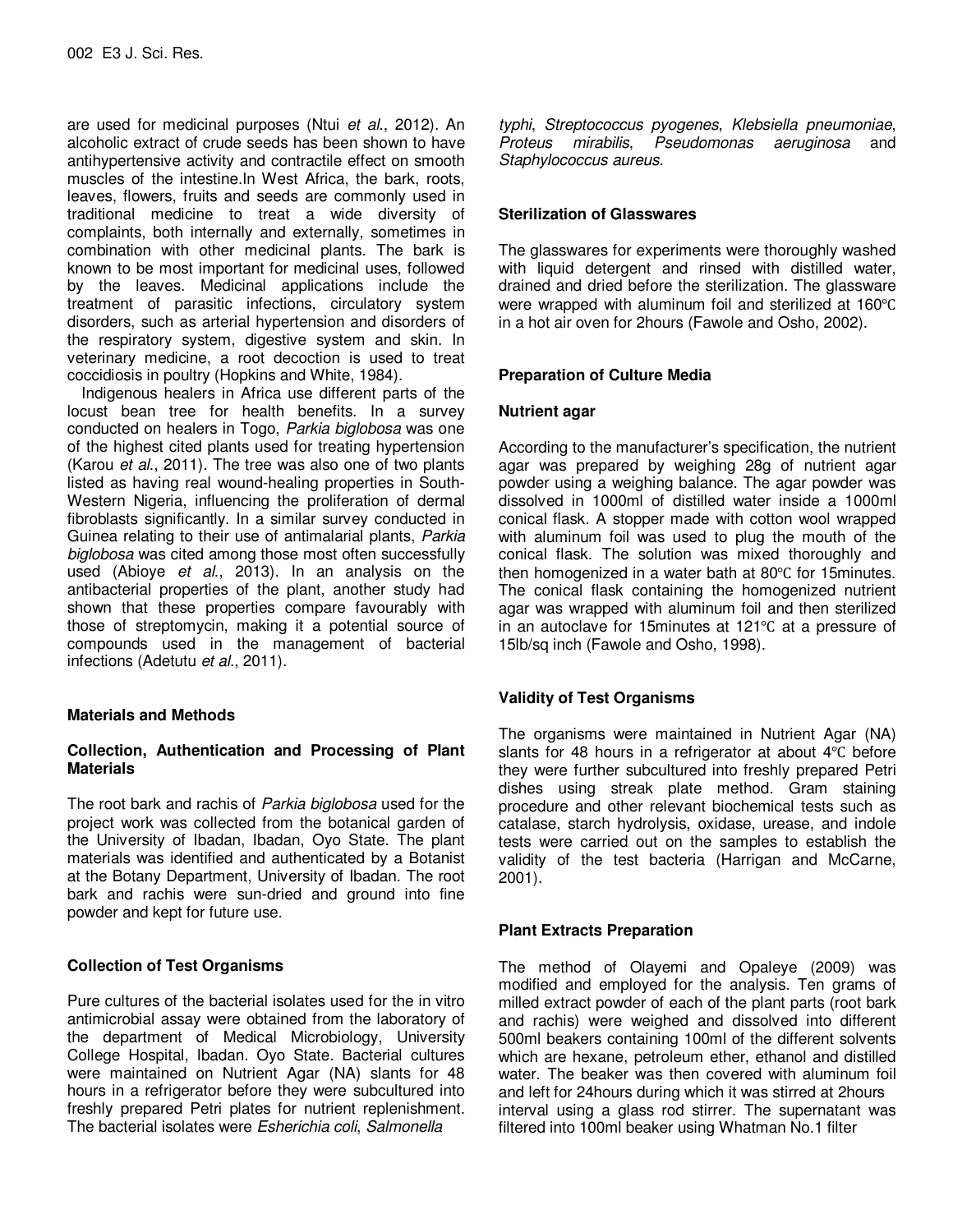paper. The extract was used immediately and the remaining extract stored in the refrigerator for further use.

#### **Antimicrobial Test on Bacteria**

#### **Agar well diffusion test**

The plant extracts were tested for antimicrobial activity using agar well diffusion technique. This method allowed the extract in the gel cavity to diffuse through the solid medium such that the growth of the inoculated microorganism was restricted by the efficacy of the extract constituent thereby a visible circular zone around the cavity (well) containing the extract was formed. The observed clear zone diameter was measured (Fawole and Osho, 1998).

#### **Antibiotic Susceptibility Test**

Antibiotic susceptibility testing was done with the use of antibiotic discs (gram positive and gram negative) by the disk diffusion method (Bauer et al., 1966). Before each antibiotic disc was placed on each of the media surface, the pathogenic bacteria isolates from the Nutrient agar slants were streaked on each of the nutrient agar dishes after which the antibiotic disc were aseptically placed on each of the Petri plates using sterile forceps. The agar plates were then incubated at 37℃ for 24 hours. Afterward, the plates were examined for zone of inhibition. The zone of inhibition around each antibiotic disc was measured in millimeters using a transparent ruler. Antibiotic susceptibility was evaluated from the reading obtained from the diameter of the zone of inhibition. The antibiotic susceptibility patterns from each of the zones of inhibition observed on the agar plates is referred to as Antibiogram.

#### **Inhibitory Tests**

The test organism was streaked all over the surface of the solidified nutrient agar plates using inoculation wire loop. A sterile 8mm diameter cork borer was used to make a uniform deep well into the gel. Each well was then filled with 1ml of the extracts prepared in different solvents. The petri plates were allowed to stand for 30minutes at room temperature to allow proper diffusion. The control experiments were then set up using each of the solvents (without extracts). Sterilized distilled water was equally used as aqueous control sample. The plates were incubated at 37℃ for 24hours after which the zones of clearance were measured with a metre rule (Harrigan and McCane, 2001).

#### **Determination of Minimum Inhibitory Concentration (MIC)**

The minimum inhibitory concentration was determined using the agar streak technique. The concentration around the agar well that gave the least inhibition was regarded as the minimum inhibitory concentration (Bauer et al., 1966).

#### **Measurement of Analysis**

Different concentrations of Parkia biglobosa root bark extracts and rachis extracts was prepared by dissolving 10grams of powdered sample in 100ml of sterile distilled water and in each of these solvents (Ethanol, Petroleum ether and Hexane). Each was filtered, concentrated in water bath at 70℃ for 4hours and the extracts tested for antimicrobial activities against the following bacteria: Escherichia coli, Pseudomonas aeruginosa, Klebsiella pneumoniae, Proteus mirabilis, Salmonella typhi, Staphylococcus aureus and Streptococcus pyogenes. Standard antibiotics disc was also used on the microbial isolates and their antimicrobial activities evaluated.

#### **Phytochemical Screening of the Root Bark and Rachis Extracts**

Phytochemical screening was carried out to indicate the presence or absence of phytochemicals in the root bark extract as well as the rachis extract. The constituent phytochemicals were assayed on the powdered specimen using standard procedures to identify the constituents as described by Sofowara (1993), Trease and Evans (1989), Harborne (1973), and Edeoga et al., (2005). Qualitative assay of the phytochemicals screened were saponins, tannins, phlobatannins, steroids, terpenoids, anthraquinones, flavonoids, alkaloids, cardiac glycosides, reducing sugars and resins.

#### **Results**

For the root bark extract, ethanol extracts was observed to be reactive on all the gram negative bacteria but unreactive to gram positive bacteria. Hexane did not show any effect on the bacteria isolates used. Table 1 shows the minimum Inhibitory concentration of the root bark extracts (measured in millimeters) while Table 2 shows the minimum inhibitory concentration of rachis extracts. Minimum Inhibitory concentration (MIC) is defined as the minimum dilution of extract that will completely inhibit test organism. It was observed that when the root bark extracts of Parkia biglobosa was extracted with Hexane, it was not effective on all the bacterial isolates. Ethanol extract reacted effectively on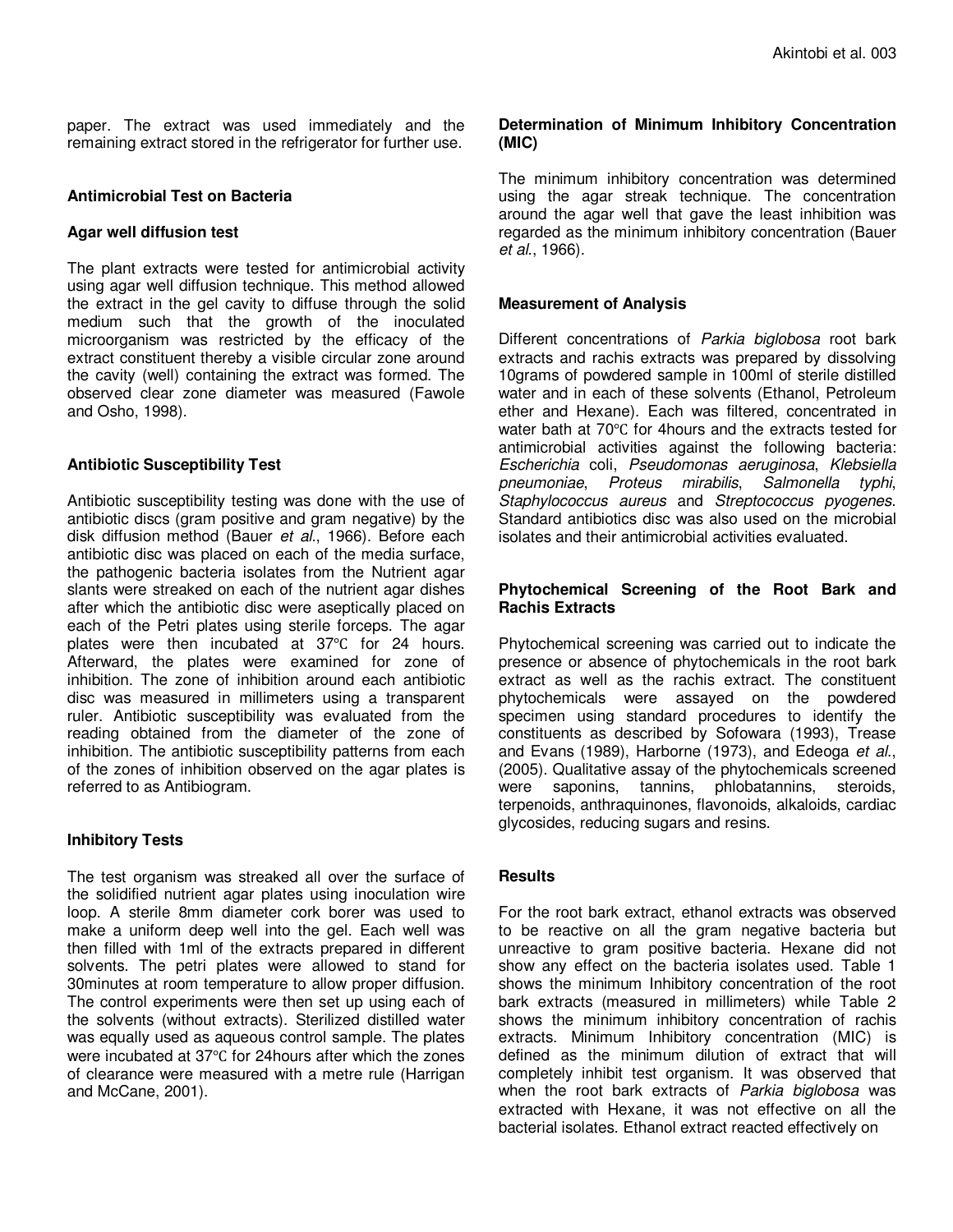| <b>Isolate used</b>       | Solvent used for<br>extraction | Undiluted extract (100mg/ml) | Control |
|---------------------------|--------------------------------|------------------------------|---------|
| Escherichia               | Ethanol                        | 22                           |         |
| coli                      | Petroleum ether                |                              |         |
|                           | Hexane                         |                              |         |
|                           | Aqueous                        |                              |         |
| Klebsiella                | Ethanol                        | 21                           |         |
| Pneumoniae                | Petroleum ether                |                              |         |
|                           | Hexane                         |                              |         |
|                           |                                |                              |         |
|                           | Aqueous                        |                              |         |
| Pseudomonas<br>aeruginosa | Ethanol                        | 24                           |         |
|                           | Petroleum ether                | 25                           |         |
|                           | Hexane                         |                              |         |
|                           | Aqueous                        |                              |         |
| Staphylococcus aureus     | Ethanol                        |                              |         |
|                           | Petroleum ether                |                              |         |
|                           | Hexane                         |                              |         |
|                           | Aqueous                        |                              |         |
| Proteus                   | Ethanol                        | 25                           |         |
| <b>Mirabilis</b>          | Petroleum ether                |                              |         |
|                           | Hexane                         |                              |         |
|                           | Aqueous                        |                              |         |
| Salmonella                | Ethanol                        | 24                           |         |
| Typhi                     | Petroleum ether                |                              |         |
|                           | Hexane                         |                              |         |
|                           | Aqueous                        |                              |         |
| Streptococcus             | Ethanol                        |                              |         |
| pyogenes                  | Petroleum ether                |                              |         |
|                           | Hexane                         |                              |         |
|                           | Aqueous                        |                              |         |

#### **Table 1:** The zones of inhibition (mm) of the root bark extract of Parkia biglobosa

**Key: -** negative, n = 3

#### **Table 2:** The zones of inhibition (mm) of isolates with rachis extract Parkia biglobosa

| <b>Isolate used</b> | Solvent used for<br>extraction | <b>Undiluted extract</b><br>(100mg/MI) | <b>Control</b> |
|---------------------|--------------------------------|----------------------------------------|----------------|
| Escherichia         | Ethanol                        | 24                                     | ۰              |
| Coli                | Petroleum ether                | ٠                                      | -              |
|                     | Hexane                         | $\overline{\phantom{a}}$               | -              |
|                     | Aqueous                        | -                                      | ۰              |
| Klebsiella          | Ethanol                        | 20                                     |                |
| Pneumonia           | Petroleum ether                | $\overline{\phantom{a}}$               | ۰              |
|                     | Hexane                         | 18                                     | -              |
|                     | Aqueous                        | -                                      | ۰              |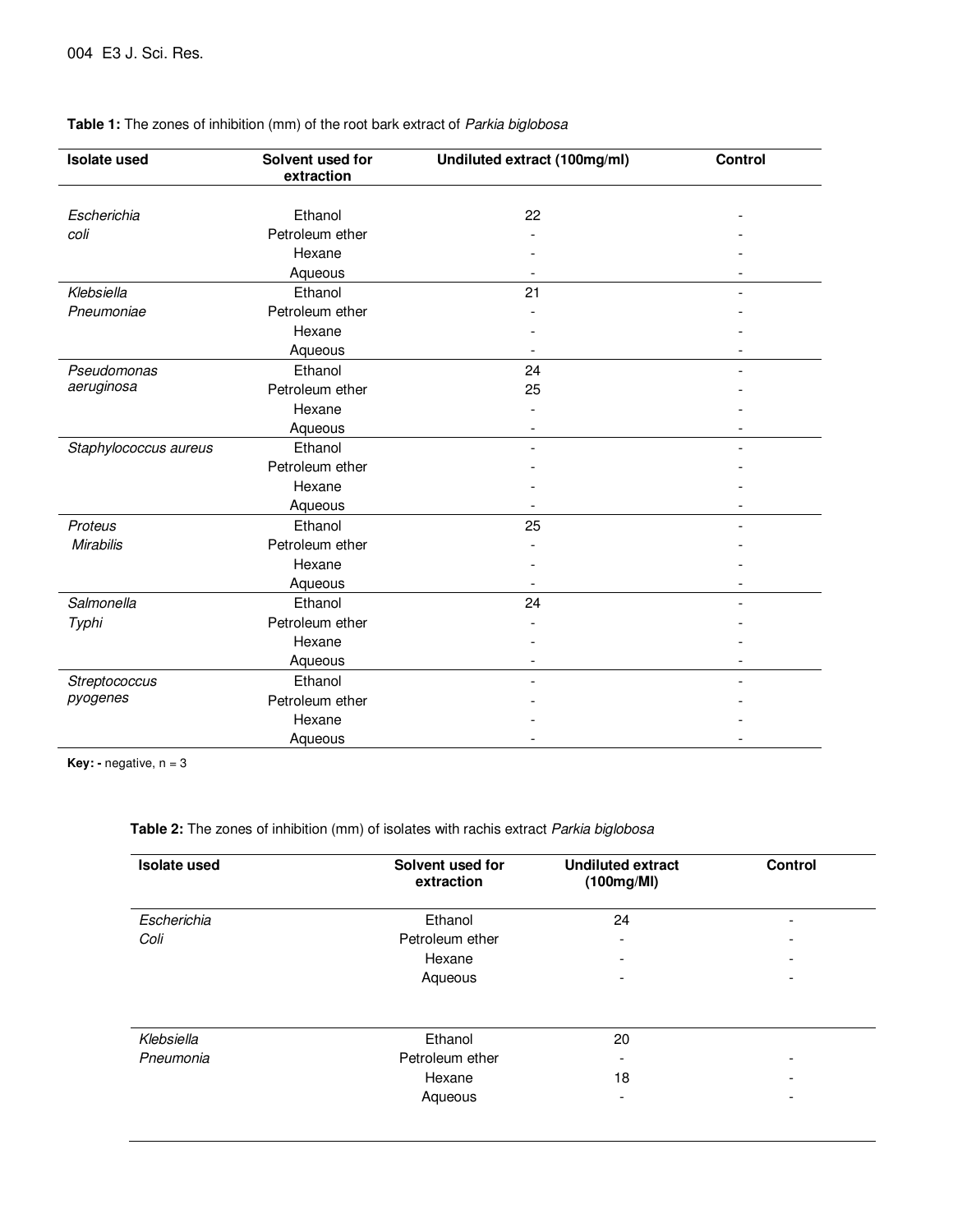| Pseudomonas aeruginosa | Ethanol         | 34 |  |
|------------------------|-----------------|----|--|
|                        | Petroleum ether | 20 |  |
|                        | Hexane          |    |  |
|                        | Aqueous         |    |  |
| Staphylococcus         | Ethanol         |    |  |
| Aureus                 | Petroleum ether |    |  |
|                        | Hexane          |    |  |
|                        | Aqueous         |    |  |
| Proteus                | Ethanol         | 22 |  |
| <b>Mirabilis</b>       | Petroleum ether |    |  |
|                        | Hexane          |    |  |
|                        | Aqueous         |    |  |
|                        |                 |    |  |
| Salmonella             | Ethanol         | 26 |  |
| Typhi                  | Petroleum ether | 25 |  |
|                        | Hexane          |    |  |
|                        | Aqueous         |    |  |
| Streptococcus pyogenes | Ethanol         |    |  |
|                        | Petroleum ether |    |  |
|                        | Hexane          |    |  |
|                        | Aqueous         |    |  |
|                        |                 |    |  |

## **Table 2. cont**

**Key: -** negative,  $n = 3$ 

## **Table 3**: The Minimum Inhibitory Concentration (MIC) of the root bark extract of Parkia biglobosa

| <b>Isolate used</b> | Solvent used for<br>extraction | <b>Undiluted extract</b><br>(100mg/ml) | $10ml + 5ml$<br>(66.7mg/ml) | $10ml+10ml$<br>(50mg/ml) | $10ml+15ml$<br>(40mg/ml) | Control |
|---------------------|--------------------------------|----------------------------------------|-----------------------------|--------------------------|--------------------------|---------|
|                     |                                |                                        |                             |                          |                          |         |
| Escherichia         | Ethanol                        | 22                                     | 20                          | 18                       | 15                       |         |
| coli                | Petroleum ether                |                                        |                             |                          |                          |         |
|                     | Hexane                         | ۰                                      |                             |                          |                          |         |
|                     | Aqueous                        |                                        |                             |                          |                          |         |
|                     |                                |                                        |                             |                          |                          |         |
| Klebsiella          | Ethanol                        | 21                                     | 15                          | 13                       | 12                       |         |
| pneumoniae          | Petroleum ether                |                                        |                             |                          |                          |         |
|                     | Hexane                         |                                        |                             |                          |                          |         |
|                     | Aqueous                        | -                                      |                             |                          |                          |         |
|                     |                                |                                        |                             |                          |                          |         |
| Pseudomonas         | Ethanol                        | 24                                     | 20                          | 15                       | 12                       |         |
| aeruginosa          | Petroleum ether                | 25                                     | 22                          | 18                       | 15                       |         |
|                     | Hexane                         |                                        |                             |                          |                          |         |
|                     | Aqueous                        |                                        |                             |                          |                          |         |
|                     |                                |                                        |                             |                          |                          |         |
| Staphylococcu       | Ethanol                        |                                        |                             |                          |                          |         |
| s aureus            | Petroleum ether                |                                        |                             |                          |                          |         |
|                     | Hexane                         |                                        |                             |                          |                          |         |
|                     | Aqueous                        |                                        |                             |                          |                          |         |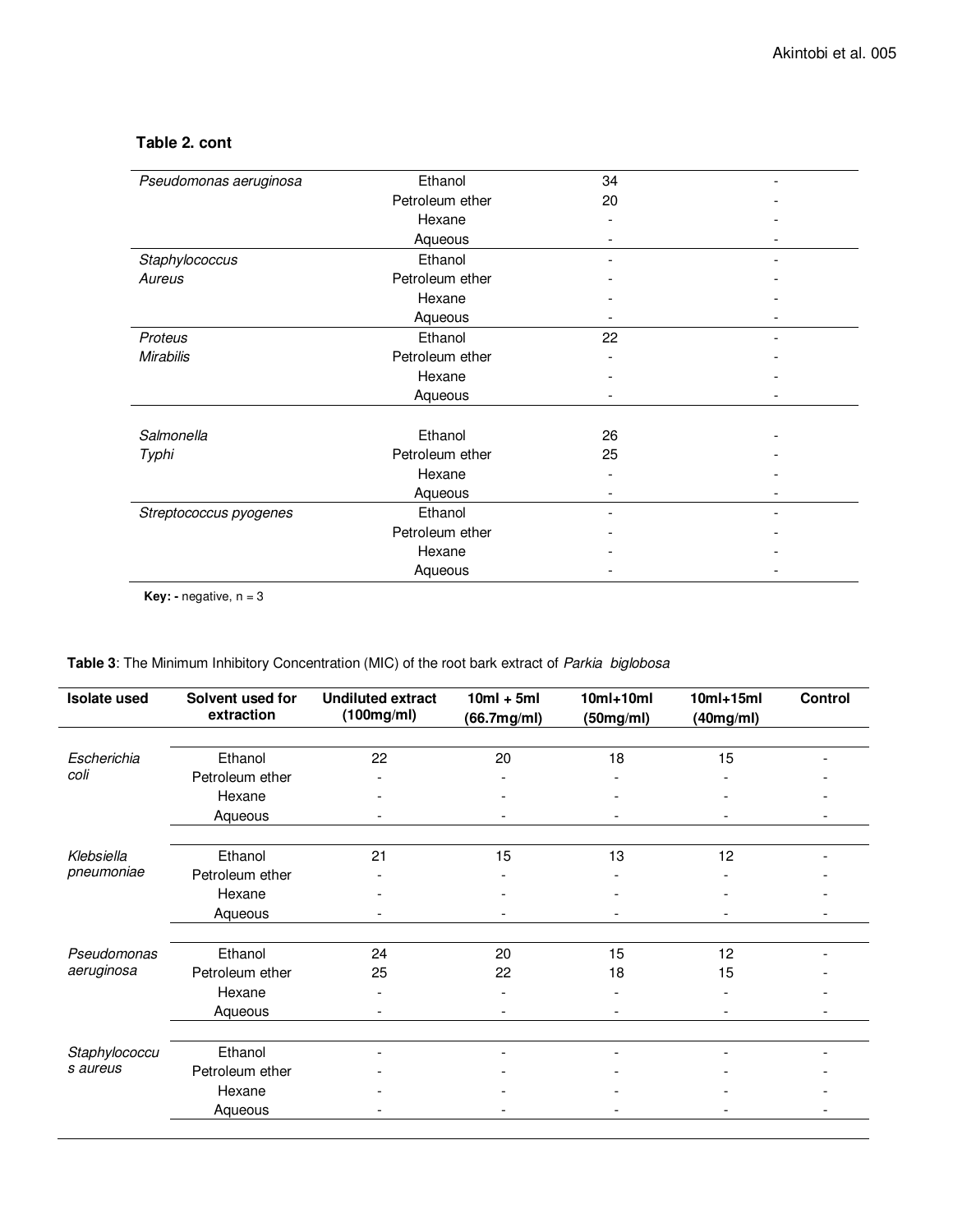# **Table 3. cont**

l,

| Proteus       | Ethanol         | 25 | 22 | 20 | 19 | - |
|---------------|-----------------|----|----|----|----|---|
| mirabilis     | Petroleum ether |    |    |    |    |   |
|               | Hexane          |    |    |    |    |   |
|               | Aqueous         |    |    |    |    |   |
|               |                 |    |    |    |    |   |
| Salmonella    | Ethanol         | 24 | 18 | 16 | 14 |   |
| typhi         | Petroleum ether | -  |    |    |    |   |
|               | Hexane          |    |    |    |    |   |
|               | Aqueous         | -  |    |    |    |   |
|               |                 |    |    |    |    |   |
| Streptococcus | Ethanol         |    |    |    |    |   |
| pyogenes      | Petroleum ether |    |    |    |    |   |
|               | Hexane          |    |    |    |    |   |
|               | Aqueous         |    |    |    |    |   |

Key: - negative,  $n = 3$ 

#### **Table 4**: The Minimum Inhibitory Concentration of rachis of Parkia biglobosa

| <b>Isolate Used</b> | Solvent used for<br><b>Extraction</b> | <b>Undiluted Extract</b><br>(100mg/ml) | $10ml + 5ml$<br>(66.7mg/ml) | $10ml+10ml$<br>(50mg/ml) | $10ml+15ml$<br>(40mg/ml) | <b>Control</b> |
|---------------------|---------------------------------------|----------------------------------------|-----------------------------|--------------------------|--------------------------|----------------|
| Escherichia coli    | Ethanol                               | 24                                     | 20                          | 18                       | 12                       |                |
|                     | Petroleum ether                       |                                        |                             |                          |                          |                |
|                     |                                       |                                        |                             |                          |                          |                |
|                     | Hexane                                |                                        |                             |                          |                          |                |
|                     | Aqueous                               |                                        |                             |                          |                          |                |
| Klebsiella          | Ethanol                               | 20                                     | 16                          | 12                       | 11                       |                |
| pneumoniae          | Petroleum ether                       |                                        | $\overline{\phantom{a}}$    |                          |                          |                |
|                     | Hexane                                | 18                                     | 16                          | 13                       | 11                       |                |
|                     | Aqueous                               |                                        |                             |                          |                          |                |
|                     |                                       |                                        |                             |                          |                          |                |
| Pseudomonas         | Ethanol                               | 34                                     | 25                          | 20                       | 12                       |                |
| aeruginosa          | Petroleum ether                       | 20                                     | 18                          | 15                       | 13                       |                |
|                     | Hexane                                |                                        | $\overline{\phantom{a}}$    |                          |                          |                |
|                     | Aqueous                               |                                        |                             |                          |                          |                |
| Staphylococcus      | Ethanol                               |                                        |                             |                          |                          |                |
| aureus              | Petroleum ether                       |                                        |                             |                          |                          |                |
|                     | Hexane                                |                                        |                             |                          |                          |                |
|                     | Aqueous                               |                                        |                             |                          |                          |                |
|                     |                                       |                                        |                             |                          |                          |                |
| Proteus mirabilis   | Ethanol                               | 22                                     | 20                          | 18                       | 12                       |                |
|                     | Petroleum ether                       |                                        |                             |                          |                          |                |
|                     | Hexane                                |                                        |                             |                          |                          |                |
|                     | Aqueous                               |                                        |                             |                          |                          |                |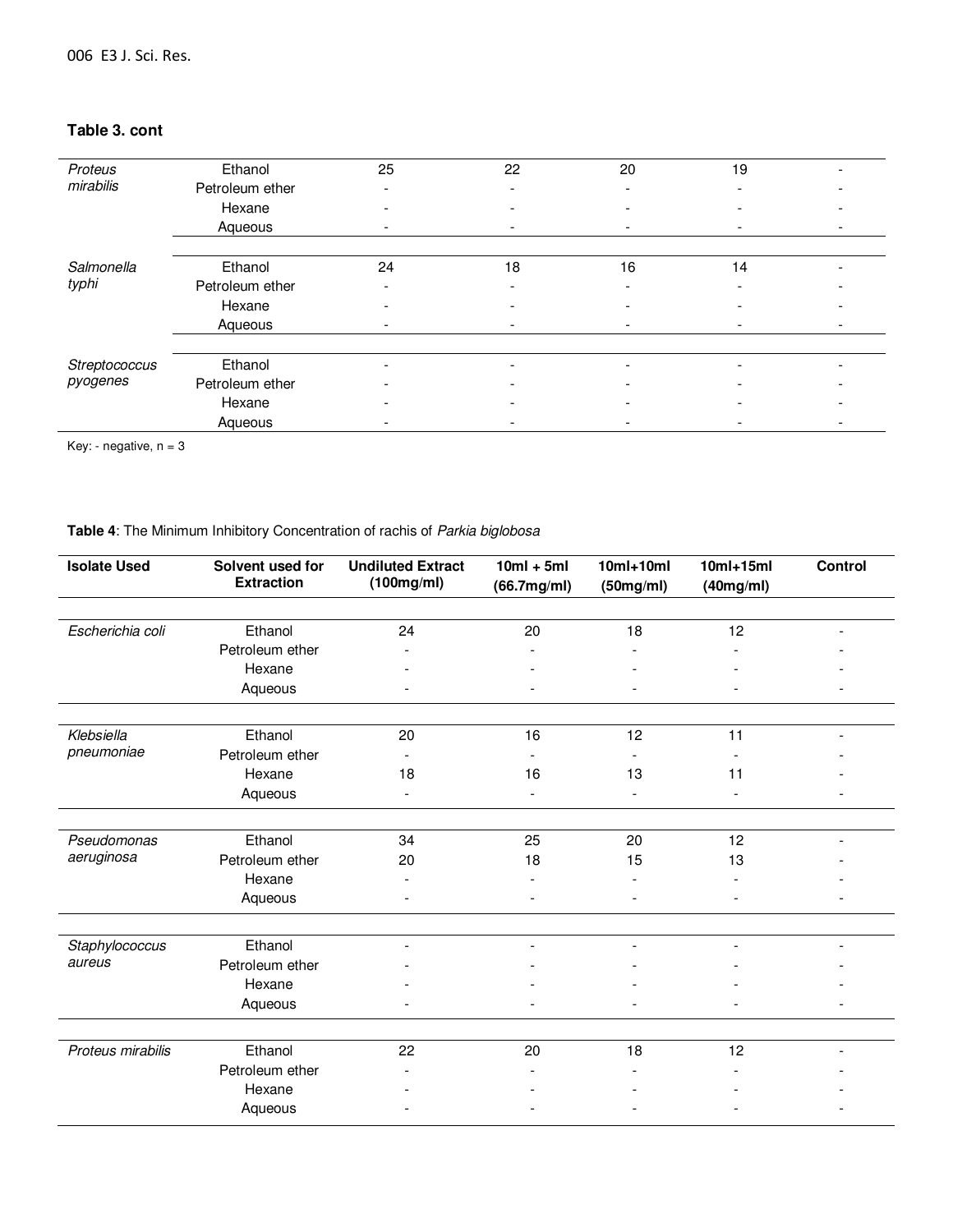| Salmonella typhi | Ethanol         | 26 | 20                       | 17 | 12 |  |
|------------------|-----------------|----|--------------------------|----|----|--|
|                  | Petroleum ether | 25 | 23                       | 20 | 17 |  |
|                  | Hexane          |    | $\overline{\phantom{0}}$ | -  |    |  |
|                  | Aqueous         |    | $\overline{\phantom{a}}$ | -  |    |  |
|                  |                 |    |                          |    |    |  |
| Streptococcus    | Ethanol         |    | $\overline{\phantom{a}}$ |    |    |  |
| pyogenes         | Petroleum ether |    | ۰                        | -  |    |  |
|                  | Hexane          |    | $\overline{\phantom{0}}$ |    |    |  |
|                  | Aqueous         |    | $\overline{\phantom{0}}$ |    |    |  |

**Table 4. cont** 

Key: - negative,  $n = 3$ 

**Table 5:** The zones of inhibition of gram negative bacterial isolates using standard antibiotics discs

| <b>Antibiotics</b> | Code       | Concentration | <b>Salmonella</b><br>typhi | <b>Escherichia</b><br>coli | Klebsiella<br>pneumoniae | <b>Proteus</b><br>mirabilis | <b>Pseudomonas</b><br>aeruginosa |
|--------------------|------------|---------------|----------------------------|----------------------------|--------------------------|-----------------------------|----------------------------------|
| Augmentin          | <b>AUG</b> | $30\mug$      | $\overline{\phantom{a}}$   | $\overline{\phantom{0}}$   | $\overline{\phantom{a}}$ | $\overline{\phantom{a}}$    |                                  |
| Tetracycline       | TET        | $30\mug$      | -                          | -                          |                          | 6 <sub>mm</sub>             |                                  |
| <b>Amoxicillin</b> | <b>AMX</b> | $25\mug$      | $\overline{\phantom{a}}$   | -                          |                          | $\sim$                      | -                                |
| Nitrofurantoin     | NIT        | $30\mug$      | 13mm                       | 12mm                       | 10 <sub>mm</sub>         | $\overline{\phantom{0}}$    | $\overline{\phantom{a}}$         |
| Nalidixic acid     | <b>NAL</b> | $30\mug$      | 13mm                       | 15mm                       | 15mm                     | $\overline{\phantom{a}}$    | $\overline{\phantom{a}}$         |
| <b>Ofloxacin</b>   | OFL        | $30\mug$      | 25 <sub>mm</sub>           | 30 <sub>mm</sub>           | 15mm                     | 13mm                        | 10 <sub>mm</sub>                 |
| Gentamicin         | <b>GEN</b> | $10\mu$ g     | 13mm                       | 13mm                       |                          | 8 <sub>mm</sub>             | 6 <sub>mm</sub>                  |
| Cotrimaxazole      | COT        | $25\mug$      | $\overline{\phantom{a}}$   | $\overline{\phantom{0}}$   |                          | $\overline{\phantom{a}}$    | $\overline{\phantom{a}}$         |

Key: **-** negative, n = 3

all gram positive bacteria isolates used. Petroleum ether was effective against only Pseudomonas aeruginosa and that is at 40mg/ml. Ethanol extract was also found to be most active against all the tested gram negative bacteria strains followed by petroleum ether extract (Tables 3 and 4).

Tables 5 and 6 show the sensitivity of the isolates to Standard Antibiotic Disc that is commercially available. The diameter of clearance was also taken to compare with the extract used. Gram positive bacteria (S. aureus and S. pyogenes) resisted Tetracycline, Chloramphenicol, Cotrimoxazole, Erythromycin and Augmentin. However, S. aureus was sensitive to Streptomycin and Gentamicin with 15mm and 11mm clear zones of inhibition respectively while S. pyogenes was sensitive to Streptomycin and Gentamicin with 19mm and 12mm clear zone of inhibition respectively. Also, S. typhi resisted Augmentin, Amoxycillin and Cotrimoxazole but sensitive to Tetracycline, Nitrofurantoin, Nalidixic acid, Ofloxacin and Gentamicin with 13mm, 13mm, 13mm, 25mm and 13mm inhibition zone respectively. Escherichia coli was resistant to Augmentin (AUG), Tetracycline (TET), Amoxicillin (AMX), Cotrimoxazole (COT) but sensitive to Nitrofurantoin (NIT),

Nalidixic acid (NAL), Ofloxacin (OFL) and Gentamicin ((GEN) with 12mm, 15mm, 30mm and 13mm zone of inhibition respectively. Klebsiella pneumoniae was sensitive to NIT, NAL and OFL with 10mm, 15mm, 15mm zone of inhibition respectively but resisted to AUG, TET, AMX, COT and GEN. Proteus mirabilis was resistant to AUG, AMX, COT, NIT and NAL but susceptibile to TET, OFL and GEN with 6mm, 13mm and 8mm respectively. Also, P. aeruginosa resisted AUG, TET, AMX, COT, NIT and NAL but sensitive with 10mm and 6mm clear zone respectively (Tables 5 and 6).

The root back of P. biglobosa was assayed using water, ethanol, petroleum ether and hexane for extraction. The result in Table 7 showed that alkaloids, saponins, tannins, phlobatannins, terpenoids and cardiac glycosides were extractile with water, ethanol and petroleum ether. Hexane was able to extract only flavonoids, steroids and anthraquinonones from the root back. Similarly, the rachis extract of the P. biglobosa was qualitatively assayed using water, ethanol, Petroleum ether and hexane as extractants. The result in Table 8 showed that water was able to alkanoids, flavonoids and steroids from the rachis while ethanol extracted tannins, terpenoids and cardiac glycosides. On the other hand,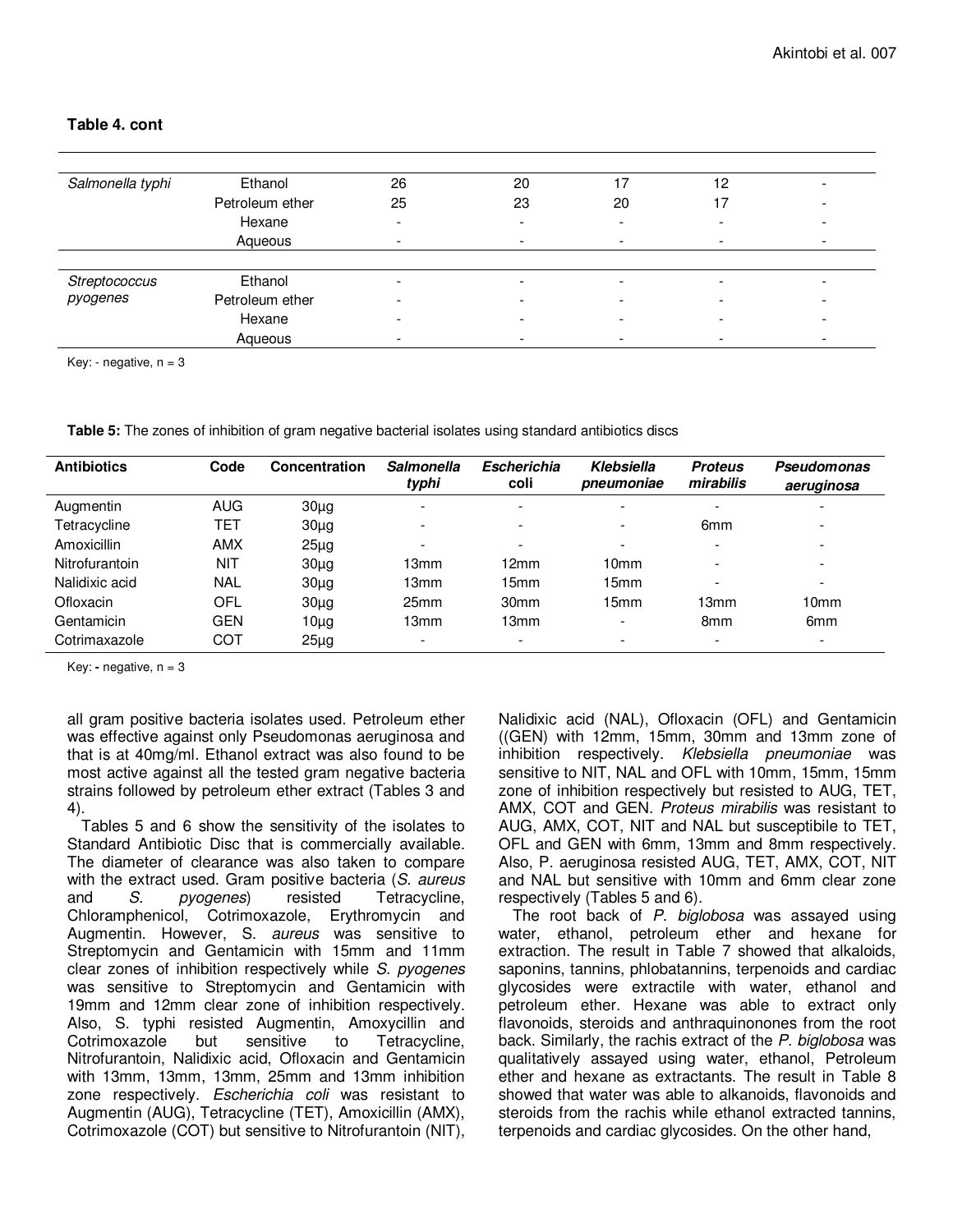| <b>Antibiotics</b> | Code       | <b>Concentration</b> | Staphylococcus aureus    | Streptococcus pyogenes   |
|--------------------|------------|----------------------|--------------------------|--------------------------|
| Streptomycin       | <b>STR</b> | $10\mug$             | 15mm                     | 19mm                     |
| Tetracycline       | TET        | $30\mug$             | $\overline{\phantom{a}}$ | ۰                        |
| Chloramphenicol    | <b>CHL</b> | $10\mug$             | $\overline{\phantom{a}}$ | $\overline{\phantom{0}}$ |
| Cotrimoxazole      | COT        | $25\mug$             | $\overline{\phantom{a}}$ | -                        |
| Cloxacillin        | <b>CXC</b> | $5\mug$              | $\overline{\phantom{a}}$ | -                        |
| Erythromycin       | ERY        | $5\mug$              | $\overline{\phantom{a}}$ |                          |
| Gentamicin         | <b>GEN</b> | $10\mug$             | 11mm                     | 12mm                     |
| Augmentin          | <b>AUG</b> | $30\mug$             | $\overline{\phantom{a}}$ |                          |

**Table 6:** The zones of inhibition of gram positive bacterial isolates using standard antibiotics discs

Key: **-** negative, n = 3

| <b>Bioactive</b><br><b>Constituents</b> | <b>Aqueous Extract</b> | <b>Ethanol Extract</b> | <b>Petroleum Ether</b><br><b>Extract</b> | Hexane<br><b>Extract</b> |
|-----------------------------------------|------------------------|------------------------|------------------------------------------|--------------------------|
| Alkaloids                               | $+$                    | $+$                    | $\ddot{}$                                | $\ddot{}$                |
| Saponins                                | $+$                    | $\ddot{}$              | $\ddot{}$                                | $\ddot{}$                |
| Tannins                                 | $+$                    | $\ddot{}$              | $+$                                      | $\ddot{}$                |
| Phlobatannins                           | $+$                    | $\ddot{}$              | $\ddot{}$                                | $\ddot{}$                |
| Flavonoids                              | $+$                    | $\ddot{}$              | $\ddot{}$                                |                          |
| Terpenoids                              | $+$                    | $\ddot{}$              | $\ddot{}$                                | $\ddot{}$                |
| Steroids                                | $+$                    | $\ddot{}$              | $\ddot{}$                                |                          |
| Cardiac Glycosides                      | $\ddot{}$              | $\ddot{}$              | $\ddot{}$                                | $\ddot{}$                |
| Anthraquinonones                        | $+$                    | $\ddot{}$              | $\ddot{}$                                |                          |

Key: + = present; - = absent

**Table 8:** Qualitative phytochemical screening of extracts of rachis of Parkia biglobosa

| <b>Bioactive</b><br><b>Constituents</b> | <b>Aqueous Extract</b> | <b>Ethanol Extract</b> | <b>Petroleum Ether</b><br><b>Extract</b> | Hexane<br><b>Extract</b> |
|-----------------------------------------|------------------------|------------------------|------------------------------------------|--------------------------|
| Alkaloids                               | $\ddot{}$              | -                      |                                          | $\ddot{}$                |
| Saponins                                |                        |                        |                                          |                          |
| Tannins                                 |                        | $\ddot{}$              |                                          | $\ddot{}$                |
| Phlobatannins                           |                        |                        | $\ddot{}$                                |                          |
| Flavonoids                              | $\ddot{}$              |                        |                                          |                          |
| Terpenoids                              |                        | $\ddot{}$              | $\ddot{}$                                | +                        |
| Steroids                                | $\ddot{}$              |                        |                                          |                          |
| Cardiac Glycosides                      |                        |                        |                                          | $\ddot{}$                |
| Anthraquinonones                        | -                      |                        | $\overline{\phantom{a}}$                 |                          |

Key:  $+=$  present;  $-$  = absent; Key:  $+=$  present;  $-$  = absent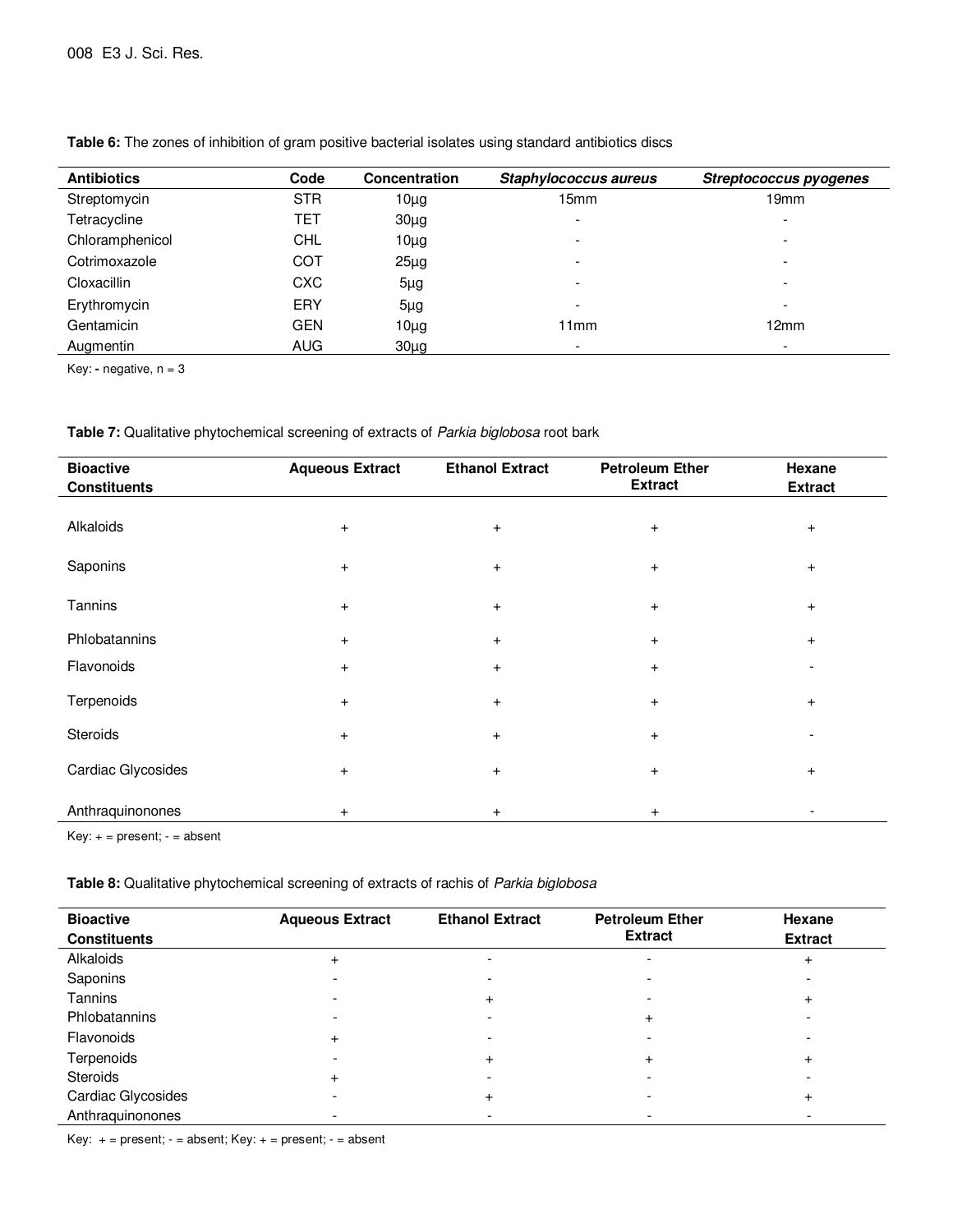petroleum ether extracted phlobatannins, terpenoids while hexane extracted alkaloids, tannins, terpenoids and cardiac glycosides.

#### **Discussions**

The antimicrobial activity of the solvent extracts of the root bark and rachis of Parkia biglobosa against the human pathogenic bacteria has revealed the degree of potency of root bark extracts as observed in the values of inhibition zones shown in tables 1 and 2. The result obtained showed that for the root bark petroleum ether extract has significant antimicrobial activity against Pseudomonas aeruginosa only, while ethanol extract has antimicrobial activity on all the gram negative pathogenic bacteria under test; these strains are Pseudomonas aeruginosa, Salmonella typhi, Klebsiella pneumoniae, Proteus mirabilis and Escherichia coli. For the rachis, petroleum ether extract showed significant antimicrobial activity against two of the pathogens which are Pseudomonas aeruginosa and Salmonella typhi while ethanol extract has antimicrobial on all the gram negative bacteria tested and hexane extract showed antimicrobial activity against Klebsiella pneumoniae alone.

This result showed that both the root bark and rachis extracts were effective only against the gram negative bacteria. Ethanol extract was also found to be most active against all the tested gram negative bacteria strains followed by petroleum ether extract (Tables 3 and 4). This is similar to the findings of Harborne (1973) who reported that alcohol was the best organic solvent for the extraction of most plant bioactive principles of medicinal importance. This also tallies with the findings of Millogokone et al (2008) who showed that the ethanoic extract of the root bark of Parkia biglobosa was very active against gram negative bacteria. Furthermore, Millogo-kone et al., (2008) later showed that alcoholic extract of the root bark and rachis was the most active against all his tested gram positive bacteria. The phytochemical screening revealed that the root bark was richer in alkaloids, saponins, tannins, phlobatannins, flavonoids, terpenoids, steroids, cardiac glycosides, and anthraquinonones. This is in accordance with the research findings of Edeoga et al. (2005) and Sofowora (2008) who worked on the phytochemical constituents P. biglobosa and P. bicolor to indicate the presence or absence and the amounts of phytochemicals in the root bark extract respectively.

#### **Conclusion**

The extracts of root bark and rachis of Parkia biglobosa were very active against all the gram positive bacteria. The results showed that the root bark and rachis, when extracted with ethanol are much more active and potent

as the decoction of stem prescribed by the traditional healers. If this can be developed and purified it would assist the government's aim at producing herbal drugs that will be potent and affordable by everyone.

#### **Recommendation**

The root bark and rachis of Parkia biglobosa should be investigated further for the formulation of antibiotics for cure of pathogenic bacterial infections. In doing this, ethanol may be preferred than any other solvents for the extraction of bioactive material or chemical from any part of medicinal plants.

#### **References**

- Abioye E, Akinpelu D, Aiyegoro O, Adegboye M, Oni M, Okoh A (2013). Preliminary phytochemical screening and antibacterial properties of crude stem bark extracts and fractions of Parkia biglobosa (Jacq.). Molecules 18 (7): 8459-8499.
- Adetutu A, Morgan W, Corcoran O (2011). Ethnopharmacological survey and in vitro evaluation of wound-healing plants used in South-Western Nigeria. Journal of Ethnopharmacology 137(1): 50-56.
- Bauer AW, Kirby WM, Sherris JC, Turck M (1966). Antibiotic susceptibility testing by a standardized single disk method. American Journal of Clinical Pathology 45 (4): 493-496.
- Edeoga HO, Okwu DE, Mbuebie BO (2005). Phytochemical constituents of some Nigerian medicinal plants. Fr. J. Bacteriol. Volume 4: 485-688.
- Fawole MO and Osho BA (1998). Antimicrobial activity of flavonoids in medicinal plants from Tafi del Valle (Tucuman, Argentina). Journal of Ethnopharmacology 73(1-2):317-322.
- Fawole MO and Osho BA (2002). Laboratory Manual of Microbiology. Spectrum Books Ltd., Ibadan, pp: 6-45.

Harborne JB (1973). Phytochemical methods. London. Chapman and Hall, Ltd. Pp.49-188.

- Harrigan E and McCane MF (2001). Phytochemical and antibacterial properties of Parkia biglobosa and P. bicolor leaf extracts. Afr. J. Biomed. Res. 5(1): 125-129.
- Hopkins HC and White F (1984). The ecology and chorology of Parkia in Africa. Bulletin du Jardin Botanique National de Belgique 54: 235– 266.
- Karou S, Tchacondo T, Tchibozo MD, Abdoul-Rahaman S, Anani K,. Koudouvo K(2011). Ethnobotanical study of medicinal plants used in the management of diabetes mellitus and hypertension in the Central Region of Togo. PharmBiol. 49 (12), 1286-1297.
- Lai PK and Roy J (2004). Antimicrobial and chemopreventive properties of herbs and spices. Curr. Med. Chem.11 (11): 1451–60.
- Mann A, Amupitan JO, Oyewale AO, Okogun JI, Ibrahim K, Oladosu P (2008). Evaluation of in vitro antimycobacterial activity of Nigerian plants used for the treatment of repiratory diseases. Afr. J. Biotechnol. 7: 1630-6.
- Millogo-Kone H, Guissou IP, Nacoulma O, Traore AS (2008). Comparative study of leaf and stem bark extracts of Parkia biglobosa against Enterobacteria. Afr. J. Complement Altern. Med. 5(3): 238- 243.
- Ntui VO, Uyoh EA, Urua IS, Ogbu U, Okpako EC (2012). Regeneration of Parkia biglobosa Benth. An important tree species of Africa. Journal of Microbiology and Biotechnology Research 2 (1): 169-177.
- Olayemi AB and Opaleye FI (2009). Antibiotics resistance among the coliform bacteria isolated from hospitals and urban watersides. World Journal of Microbiology and Biotechnology 6:285-288.
- Sofowora A (1993). Medicinal plants and Traditional medicine in Africa. Spectrum Books Ltd, Ibadan, Nigeria. p 289.